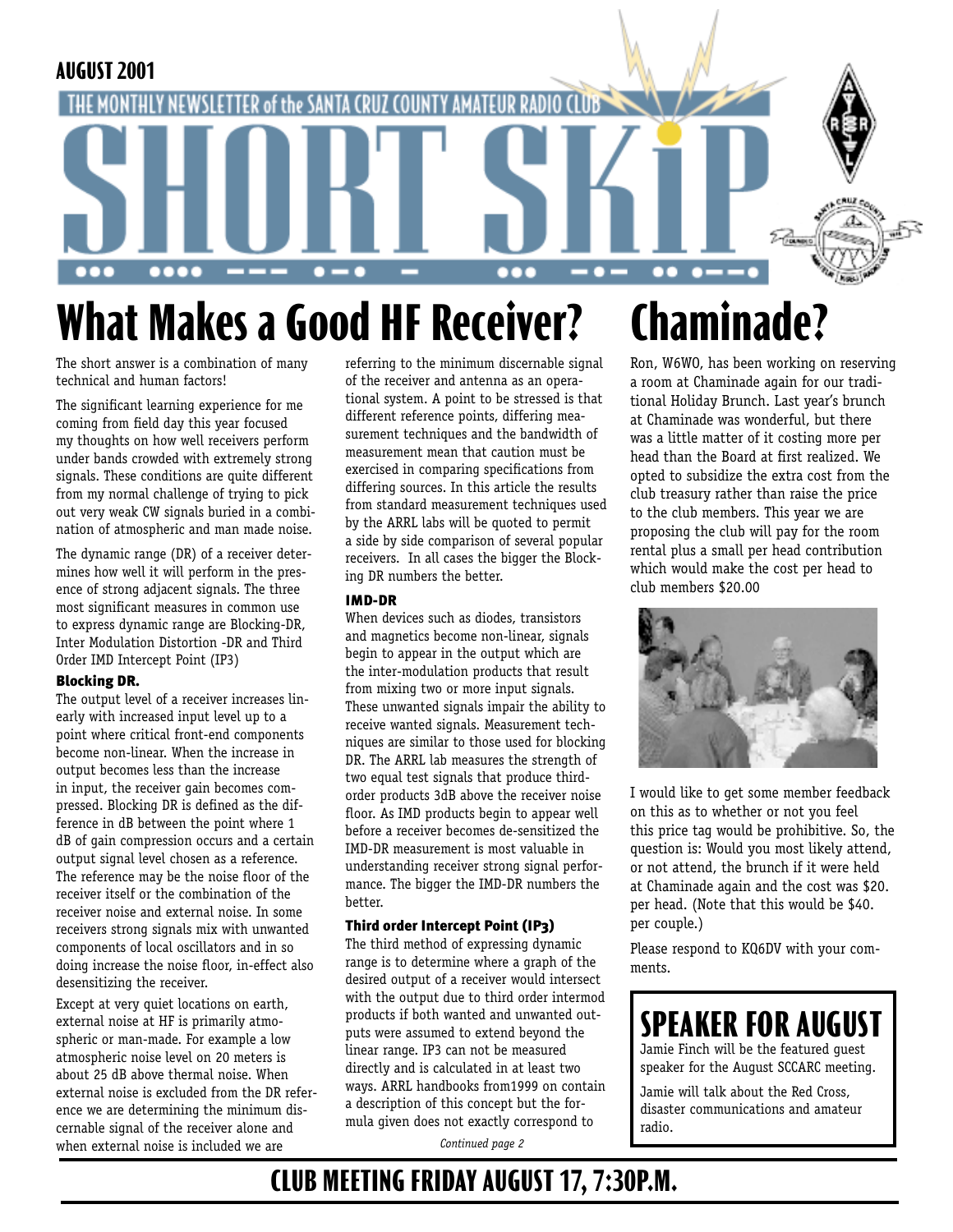

Published 12 times per year. Free to members. **Santa Cruz County Amateur Radio Club, Inc.** Post Office Box 238 Santa Cruz, CA 95061-0238

Editor and Publisher Ron Baldwin, K6EXT (831) 419-1025 K6EXT@fireclay.com Columnist: Art Lee, WF6P Writer: Ron Skelton, W6WO Distribution: Elaine Pennell, KE6FRA

### **LOGBOOK OF THE WORLD" SOFTWARE DESIGN UNDER WAY**

Fast on the heels of approval of the "Logbook of the World" by the ARRL Board of Directors, software design to support the electronic contact-verification program is moving full speed ahead. ARRL Membership Services Manager and LOTW Project Manager Wayne Mills, N7NG, said the ARRL hopes to make LOTW software modules available soon to vendors for incorporation into their logging programs.

"We have been in touch with 15 or so developers of popular logging software," Mills said. "We're also looking at providing a basic, do-it-yourself program to get contact data to ARRL."

The logging software modules are being developed as part of the Trusted QSL opensource project headed by Darryl Wagoner, WA1GON.

At the heart of the Logbook of the World concept is a huge repository of log data provided by operators--from individual DXers and contesters to major DXpeditions--and maintained by ARRL. Mills says the system will benefit big and little guns alike by providing quick QSO credit for awards offered by ARRL, and, it's hoped, for awards offered by other organizations as well.

Once it becomes available--which could be as early as the middle of next year--Logbook of the World will accept authenticated data directly from computerized logs via the Internet. "This is an e-mail based system

Prez Sez As many of you know my time has been consumed by teaching and writing over the last six months, resulting in some neglect of my presidential duties to SCCARC. I want to issue a big thank you to Vice President Richard, KG6AXD, and the Board for filling in whenever I was AWOL. We had a great Field Day this year and I will be showing an edited version of Roy's, KF6KVD, video from Field Day at our August meeting. (This was meant to be done at our July meeting but I was so busy with teaching I didn't get around to editing Roy's tape, plus I "spaced out" and forgot our meeting night!)

Despite my absence the club seems to be doing well. It is very gratifying to feel the "good vibrations" going around. Many people I've talked to have commented about their perception of an elevated energy level amongst the club membership this year. It seems like people are helping each other, enjoying the hobby, and having fun: which is what it's all about. Upcoming opportunities for camaraderie will be a Potluck BBQ hosted once again by Jim, KF6YRD, and Norma Welty. Last year we had a GREAT time at their place, and I thank them both for their gracious hospitality. Stay tuned for the date: we will try and set it at our next Board Meeting. Also at our August Board Meeting we will be deciding on whether or not to have our Holiday Brunch in December at Chaminade again this year. If so cost will be \$20. a head for a fabulous meal in an elegant setting. So far response to my "feeler" email has been overwhelmingly in favor of the Chaminade brunch.

Ron, W6WO, Jeff, AC6KW, and myself, KQ6DV, worked the "Flight of the Bumblebees" QRP sprint on Sunday, July 29 from New Brighton Beach State Park. Ron and I transported our entire HF station to New Brighton by bicycle. Jeff surprised us by showing up at the last minute in his truck and setting up his station in record time. He was soon making QSO's with his tabletop antenna while Ron and I were still wrestling with stringing my dipole in the trees. Despite marginal propagation conditions we had a good time and made contacts ranging from Alaska to the East Coast.

—73, KQ6DV

#### **Receiver Performance Cont.**

that currently in use by their lab. Once again the bigger the value derived by either calculation the better.

What follows are the Blocking-DR, IMD-DR and IP3 values for some popular receivers that were established by the ARRL lab. These figures are for 20 meters with 5kHz adjacent test tones. ARRL also publishes figures at 20 kHz spacing but 5kHz is more realistic under FD conditions. The figures below are without preamps, some preamps increase DR but most lower it.

conditions. Field day environments really put receiver dynamic range performance on trial. This year I was using my Icom 706 MkII, and the little beast was complaining so much it was necessary to have the RF attenuator in place and RF gain almost at zero at all times. The K2 is a hard to beat radio and for 6 year old technology my trusty Ten-Tec Omni is in pretty good shape technically and operationally.

The best of professional receivers and some expert home brew receivers well exceed the performance of those mentioned above so

|                                  |       |    | Blocking-DR dB IMD-DR dB IP3 dBm S 5 method |
|----------------------------------|-------|----|---------------------------------------------|
| Icom 706 MkII G 500Hz filter     | 86    | 74 | -1.3                                        |
| Ten-Tec Omni VI Pro 500Hz filter | - 119 | 86 | $+12$                                       |
| Elecraft K2 700 Hz filter        | 126   | 88 | $+21.6$                                     |

ARRL expanded test results include swept measurements of dynamic range that provide a great deal more information. Graphs for many popular radios can be viewed on the ARRL member site.

Conclusions: There are several other metrics associated with dynamic range and spurious response but the three mentioned above provide a very good indication of performance of HF receivers under crowded

there is room for much improvement in commercial ham products. I hope that the next generation of receivers will increase both weak signal recovery and dynamic range performance substantially. The article "Performance Specifications for Amateur Receivers of the Future" QEX May/June 1999 is highly recommended for those who wish to probe further.

—Ron W6WO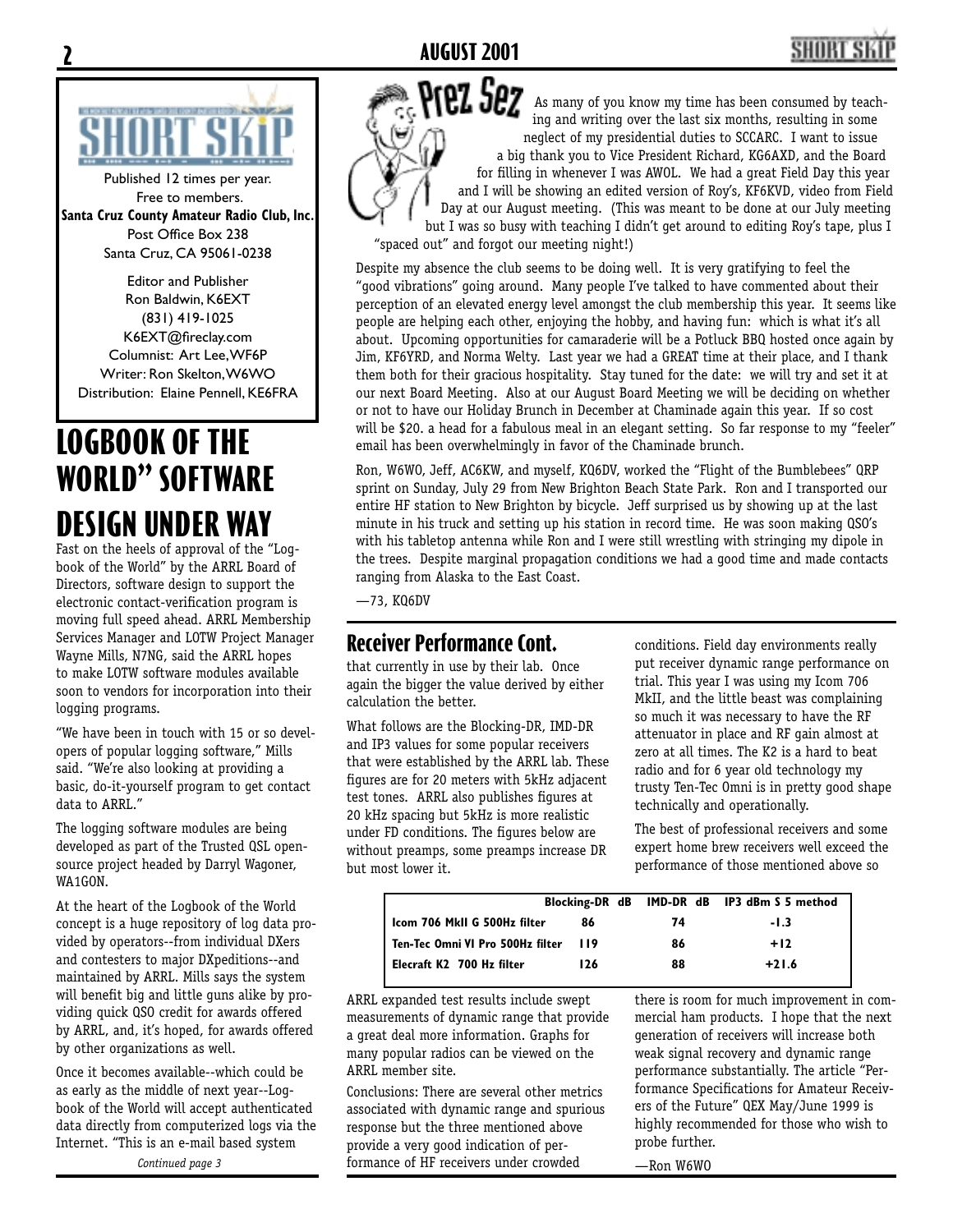

I was pleasantly surprised to see our Gabrielle (K6CAT) and Ken (K6KZA) Adelman, both electrical engineers, taking on PG&E in a power struggle. Their solar panel array would have furnished additional power to then, power-starved California. My sisterin-law would have loved to have had some power for her Fresno apartment last summer. Her "rolling" blackout period lasted through a couple of 100 plus degree days. The photos of the Adelman's very impressive solar panels were shown in the July 30th issue of the San Jose Mercury. A special connection fee of nearly \$600,000 was more than Ken and Gabrielle felt was justified. They are working with the State and PUC to resolve the problem. We wish them every success.

Pirates! Did you know they still roamed the seven seas? There was a case last year where cruising hams were attacked in South American waters. The couple and their son were on a round-the-world cruise when their son was shot. The case was well publicized as hams ashore relayed emergency medical traffic for the distressed sailors. Large vessels have been boarded by pirates operating high speed and heavily armed boats. These attacks have occurred mostly in the Straits of Malacca south of the Philippine islands. When my brother was sailing on Military Sealift tankers through that area he had to undergo refresher courses in small arms use. To repel boarders they were issued M-14 rifles, but no pikes or cutlasses. I just received a letter from Ralph Eschborn, N6ADJ, on this subject. A cruising sailor in Dusseldorf, Germany, Klaus Hynpendahl, needs stories of yacht piracy for a book he is writing. His e-mail address is Khympendahl@compuserve.com. If you know of any piracy incidents, he will be glad to hear from you.

Famous hams: on the ARRL web site there was a nice picture of Patty Loveless, KD4WUJ. Patty is a popular singer whose image can be seen at

http://www.arrl.org/FandES/ead/graphics/

photo5.jpg. I know that our daughter Joyce, KN6RR, would love to work her. Joyce is presently singing with a band in Sacramento.

Ham club meetings. You are missing out if you don't attend. Our club officers have been getting some very good speakers from within our membership. At our last meeting we were given a presentation by Bruce Hawkins, AC6DN. Bruce discussed a wide variety of mobile whip antennas he has used to various degrees of success. He gave us a thorough briefing on the importance of grounding various portions of your vehicle, mufflers, fenders, hoods, etc., to eliminate signal interference. Bruce is an excellent speaker, using great amounts of humor to spice up his material. How can you nod off when you are laughing?

I will soon be making another trip down to Ventura with Terry Parks, N6NUN. He has ham gear in his vehicle and on his boat. It is nice to have a schedule with Donna, AB6XJ, while on the road and when relaxing over a glass of wine in the main salon of Terry's Hatteras 53. Terry and I will take a week to visit the offshore islands. (Please, no pirates!)

One of our Short Skip readers, Candace Fazzio, e-mailed me to inquire if the port wine Donna and I consumed aboard Rich and Lee Hanset's boat last month was … well, here is what she asked. "Is port wine the kind you drink on the left side of the ship? Or the proper wine for consumption while a boat is at anchor in the harbor? Or is it just necessary to hold the glass with the left hand?" Candace is a fantastic piano player who owns a piano studio in Gilroy. She specializes in teaching children so if you have kids who are musically inclined, send them there. She doesn't have her ham license yet, however.

#### **Software cont.**

that uses easy-to-obtain digital signatures for authentication," Mills said. "Once you get your digital certificate, a few keystrokes will do the trick."

Mills said the program envisions user access to the LOTW "confirmed database" so an operator can see what "matches" turn up- such as confirmation of new DXCC entities, states or grid squares. "We'll also publish a list of logs that have been submitted," he said, adding that operators may access the LOTW database once they've uploaded their own log data.

## **Member(s) Profile MARS**



It has been said that Hams generally fall into two groups, those who are social but not highly technical and those who are technical but are lacking in sociability. Incompatibility however is seldom an issue as you will soon see by joining the Mac Donalds Amateur Radio Service. This diverse and wellbalanced group meets almost every morning at 10:00 AM at the MARS branch next to Longs Drugs on 41st Ave.

In this picture we have Vivian who is responsible for moderating good behavior, Gene W6ENE, Del KD6KXD, Myron K6RRU and Bob W6REB.

Topics of conversation range far and wide and often reflect the vast experiences of those present, in life as well as Ham Radio.

Members who are often present include KG6EE Hank, K6TAM George,AA6GD Dan, KN6O Joe, K6GHA Dave, KD6LCO Cliff, KD6MTE Sam, WB6MVK Larry, W6PAD Bill, K6BDK Frank, WA6EWT Warren, N6GKK Bob, KD6DRY Monty, W6WO Ron, KC6VJL Allan, KD6DSB Gene. As you can tell from these calls you can be sure of a warm welcome, empathy and technical know–how. Now if only McD would sell Sue Ann's coffee!

Heading up software development is ARRL Electronic Publications Manager Jon Bloom, KE3Z, along with Web Applications Developer Mark Simcik, WA1VVB. Software specifications already have been established. In addition to Wagoner, those assisting the project include Dick Green, WC1M, Ted Demopoulos, KR1G, and ARRL staffer and well-known contester and DXer Dave Patton, NT1N.

Mills said that he hopes to be able to announce a specific inauguration date for Logbook of the World within a few months.

—ARRL Newsletter